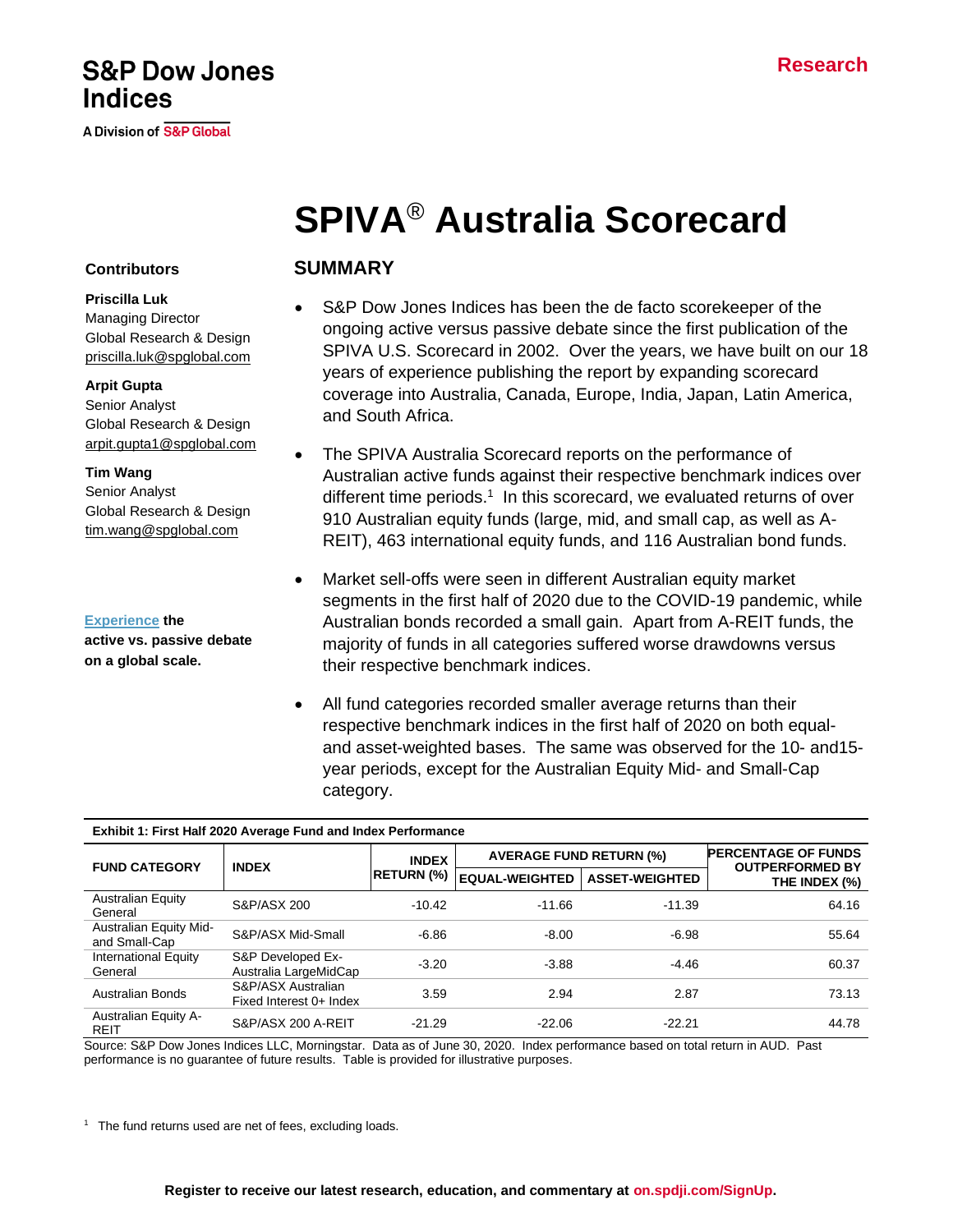- **Australian Equity General Funds:** The [S&P/ASX 200](https://www.spglobal.com/spdji/en/indices/equity/sp-asx-200/) lost 10.42% in the first half of 2020, while Australian Equity General funds recorded worse drawdowns of 11.66% and 11.39% on equal- and asset-weighted bases, respectively. Over the 6- and 12-month periods ending June 2020, 64.16% and 57.14% of funds in this category underperformed the benchmark, respectively. Over the 10 and 15-year horizons, less than 20% of funds managed to survive and deliver higher returns than the benchmark.
- **Australian Equity Mid- and Small-Cap Funds:** The S&P/ASX Mid-Small dropped 6.86% in the first six months of 2020, while the Australian Equity Mid- and Small-Cap funds recorded a bigger loss. Average fund return on an equal-weighted basis was worse than that based on an assetweighted basis, indicating that funds with smaller assets tended to suffer more losses, which was inconsistent with observations over longer periods. Over the 6- and 12-month periods ending June 2020, 55.64% and 49.61% of funds in this category did not outperform the benchmark, respectively.
- **International Equity General Funds:** The international equity market suffered a smaller loss than the Australian equity market in the first half of 2020. The S&P Developed Ex-Australia [LargeMidCap](https://www.spglobal.com/spdji/en/indices/equity/sp-developed-ex-australia-largemidcap/) lost 3.20%, while International Equity General funds marked an equal-weighted average return of -3.88%, with 60.37% of funds underperforming the benchmark. Over the 10- and 15-year periods, more than 90% of funds underperformed the S&P Developed Ex-Australia LargeMidCap.
- **Australian Bond Funds:** The [S&P/ASX Australian Fixed Interest 0+ Index](https://www.spglobal.com/spdji/en/indices/fixed-income/sp-asx-australian-fixed-interest-0-index/) recorded a gain of 3.59% in the first half of 2020, while Australian Bonds funds recorded smaller gains of 2.94% and 2.87% on equal- and asset-weighted bases, respectively. Over the 6- and 12-month periods ending June 2020, 73.13% and 68.12% of funds in this category underperformed the benchmark.
- **Australian Equity A-REIT Funds:** The [S&P/ASX 200 A-REIT](https://www.spglobal.com/spdji/en/indices/equity/sp-asx-200-a-reit/?utm_source=pdf_spiva) suffered a severe loss of 21.29% in the six-month period ending June 2020, while the Australian Equity A-REIT funds lost 22.06% and 22.21% on equal- and asset-weighted bases, respectively. Over the 6- and 12-month periods ending June 2020, 44.78% of funds in this category underperformed the benchmark, though a much higher portion of funds failed to beat the benchmark over longer periods.
- **Fund Survivorship:** In spite of the COVID-19 pandemic, we did not see higher fund liquidation rates across all fund categories in the 12-month period ending June 2020, compared with previous scorecards. Of all Australian funds measured, 2.67% were merged or liquidated, with Australian Bond funds recording the highest liquidation rate of 4.35%. In contrast, only 1.49% of Australian Equity A-REIT funds failed to survive. Over longer horizons, only 78.85%, 63.09%, and 51.82% of funds across all categories survived the 5-, 10-, and 15-year periods, respectively.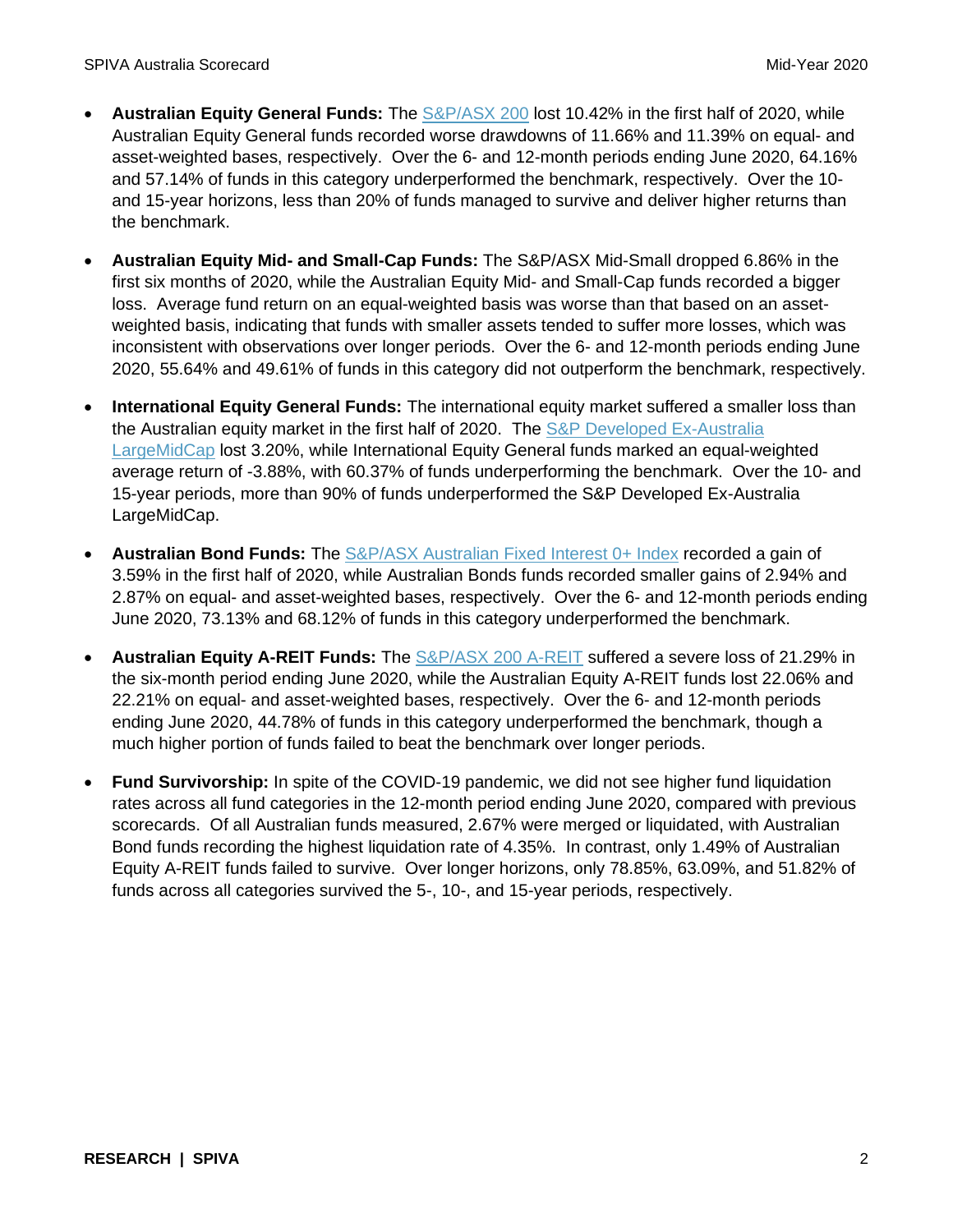## **A UNIQUE SCORECARD FOR THE ACTIVE VERSUS PASSIVE DEBATE**

There is nothing novel about the index versus active debate. It has been a contentious subject for decades, and there are few strong believers on both sides, with the vast majority of market participants falling somewhere in between. Since its first publication 18 years ago, the SPIVA Scorecard has served as the de facto scorekeeper of the active versus passive debate. Over the years, we have heard passionate arguments from believers in both camps when headline numbers have deviated from their beliefs.

Beyond the SPIVA Scorecard's widely cited headline numbers is a rich data set that addresses issues related to measurement techniques, universe composition, and fund survivorship that are far less frequently discussed, but are often much more fascinating. These data sets are rooted in the following fundamental principles of the SPIVA Scorecard, with which regular readers will be familiar.

- **Survivorship Bias Correction:** Many funds might be liquidated or merged during a period of study. However, for someone making an investment decision at the beginning of the period, these funds are part of the opportunity set. Unlike other commonly available comparison reports, SPIVA Scorecards account for the entire opportunity set—not just the survivors—thereby eliminating survivorship bias.
- **Apples-to-Apples Comparison:** Fund returns are often compared with a popular benchmark regardless of their investment category. The SPIVA Australia Scorecard makes an appropriate comparison by measuring a fund's returns against the returns of a benchmark that reflects the fund's investment category.
- **Asset-Weighted Returns:** Average returns for a fund group are often calculated using only equal weighting, which results in the returns of an AUD 10 billion fund affecting the average in the same manner as the returns of an AUD 10 million fund. However, the SPIVA Australia Scorecard shows both equal- and asset-weighted averages. Equal-weighted returns are a measure of average fund performance, while asset-weighted returns are a measure of the performance of the average invested dollar.
- **Data Cleaning:** SPIVA Scorecards avoid double counting multiple share classes in all count-based calculations, using only the share class with longer history or greater assets. Since this is meant to be a scorecard for active managers, index funds, leveraged and inverse funds, and other indexlinked products are excluded.

*Please note that neither S&P Dow Jones Indices, nor any of its affiliates make any assurance or provide any investment recommendation on the appropriateness of investing in either index or active investing. S&P Dow Jones Indices does not sponsor, endorse, sell, or promote any investment fund or other investment vehicle that is offered by third parties and that seeks to provide an investment return*  based on the performance of any index. The SPIVA Australia Scorecard simply provides semiannual *statistics according to the SPIVA methodology and a brief analysis of those statistics. Further, S&P Dow Jones Indices does advise that anyone reading this report also read the SPIVA methodology in the report in order to understand how the data was derived.*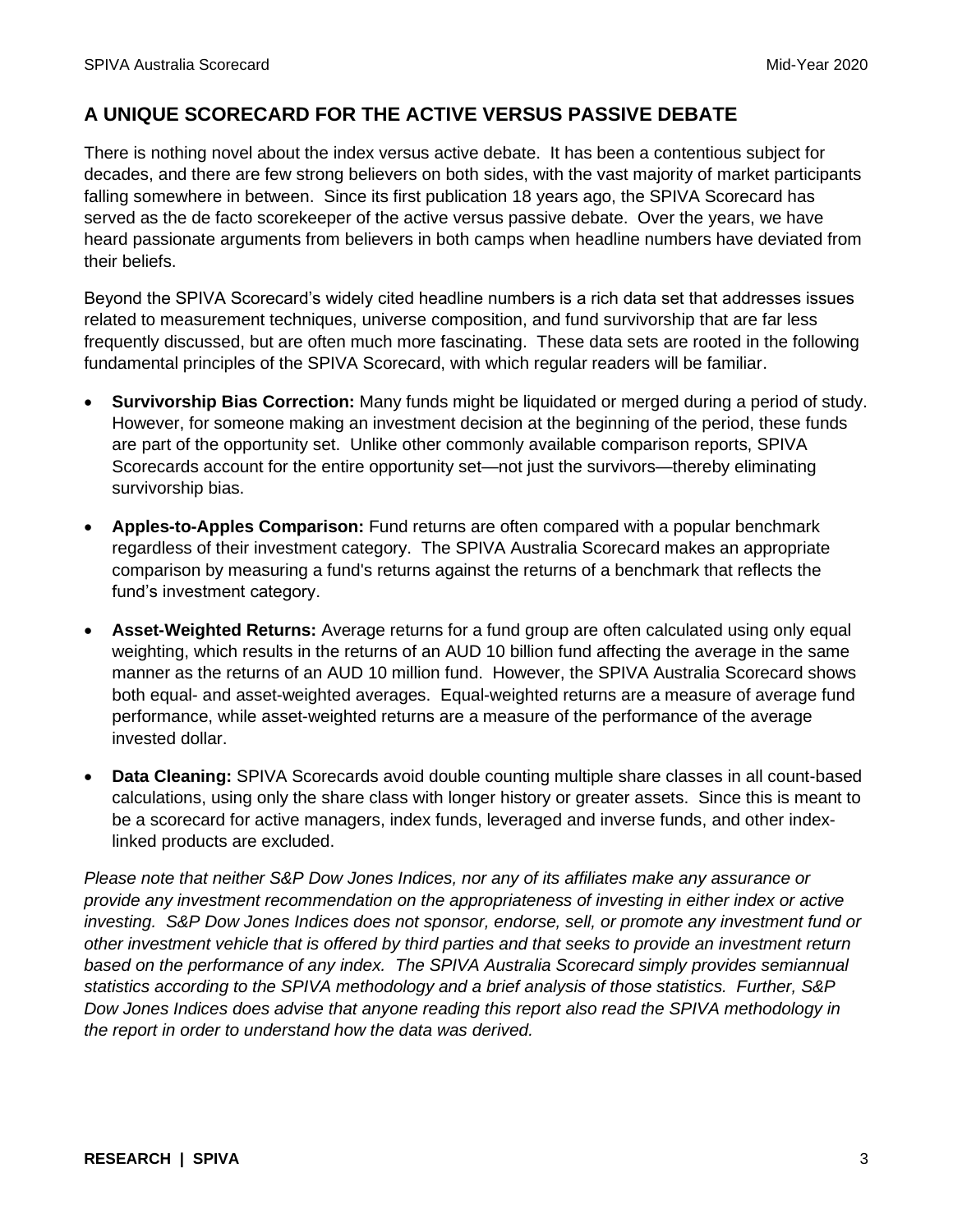

**CUMULATIVE ASSET- AND EQUAL-WEIGHTED AVERAGE FUND RETURNS RELATIVE TO BENCHMARK INDICES**

Source: S&P Dow Jones Indices LLC, Morningstar. Data as of June 30, 2020. All returns in AUD. Past performance is no guarantee of future results. Charts are provided for illustrative purposes and reflect hypothetical historical performance. Please see the Performance Disclosure at the end of this document for more information regarding the inherent limitations associated with back-tested performance.

#### **RESEARCH | SPIVA** 4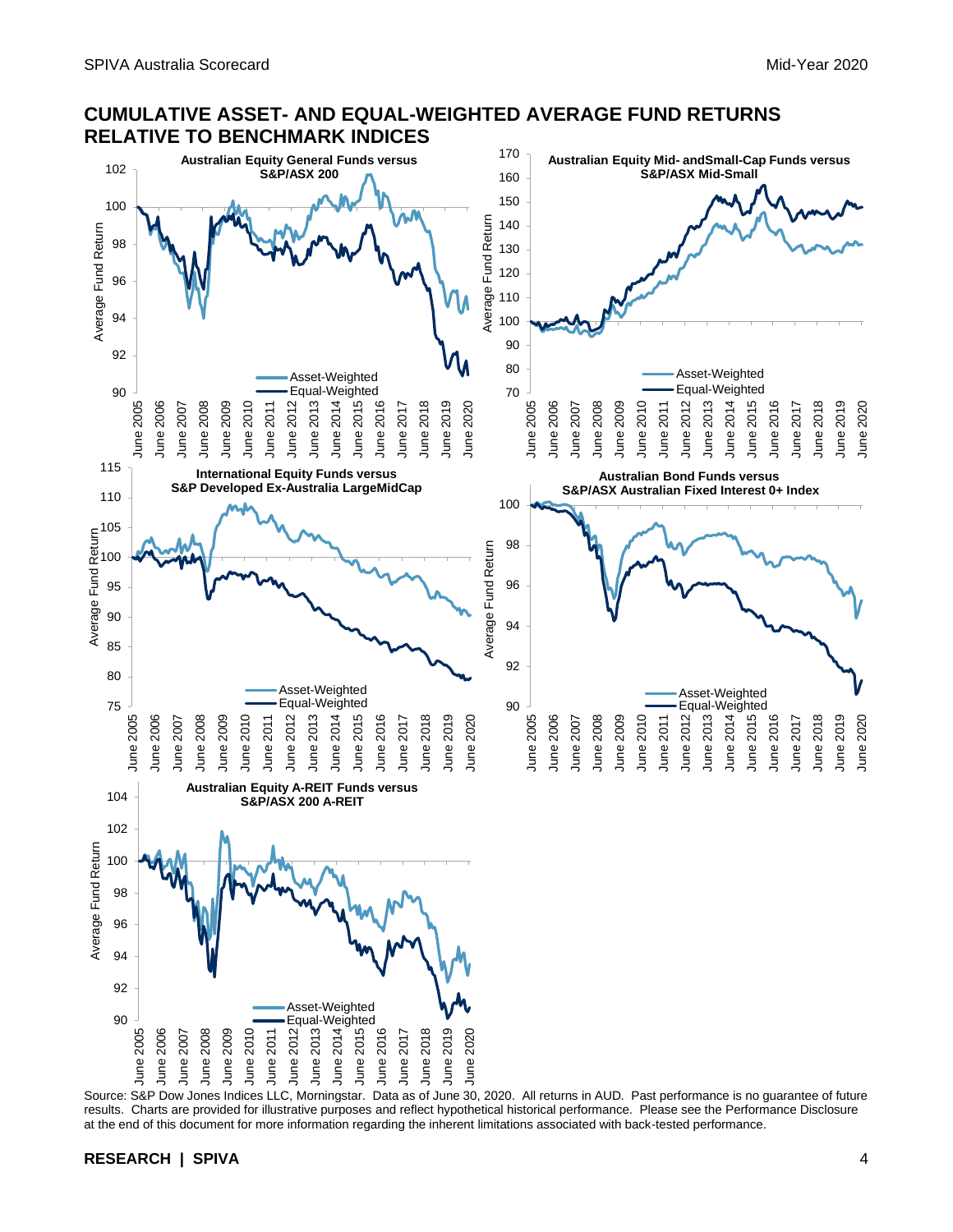## **REPORTS**

#### **Report 1a: Percentage of Funds Outperformed by the Index (Based on Absolute Return) FUND CATEGORY COMPARISON INDEX 1-YEAR (%) 3-YEAR (%) 5-YEAR (%) 10-YEAR (%) 15-YEAR (%)** Australian Equity General S&P/ASX 200 57.14 76.32 79.94 82.13 85.27 Australian Equity Mid- and Australian Equity Mid-Andr S&P/ASX Mid-Small 49.61 56.49 73.91 54.29 51.85<br>Small-Cap International Equity General S&P Developed Ex-Australia<br>
LargeMidCap الات المار بين 271.05 71.05 77.22 83.20 92.02 92.71<br>LargeMidCap Australian Bonds S&P/ASX Australian Fixed Interest 0+ Index 68.12 77.97 77.19 79.25 82.35 Australian Equity A-REIT S&P/ASX 200 A-REIT 44.78 58.21 57.53 73.08 77.78

Source: S&P Dow Jones Indices LLC, Morningstar. Data as of June 30, 2020. Past performance is no guarantee of future results. Table is provided for illustrative purposes and reflects hypothetical historical performance. Please see the Performance Disclosure at the end of this document for more information regarding the inherent limitations associated with back-tested performance.

#### **Report 1b: Percentage of Funds Outperformed by the Index (Based on Risk-Adjusted Return)**

| <b>FUND CATEGORY</b>                    | <b>COMPARISON INDEX</b>                         | 1-YEAR (%) | 3-YEAR (%) |       | 5-YEAR (%)   10-YEAR (%)   15-YEAR (%) |       |
|-----------------------------------------|-------------------------------------------------|------------|------------|-------|----------------------------------------|-------|
| <b>Australian Equity General</b>        | S&P/ASX 200                                     | 56.23      | 75.70      | 81.46 | 81.27                                  | 84.25 |
| Australian Equity Mid- and<br>Small-Cap | S&P/ASX Mid-Small                               | 42.64      | 57.25      | 74.78 | 55.24                                  | 51.85 |
| <b>International Equity General</b>     | S&P Developed Ex-Australia<br>LargeMidCap       | 70.30      | 75.29      | 80.74 | 94.12                                  | 92.19 |
| Australian Bonds                        | S&P/ASX Australian Fixed<br>Interest $0+$ Index | 75.36      | 81.36      | 78.95 | 66.04                                  | 80.88 |
| <b>Australian Equity A-REIT</b>         | S&P/ASX 200 A-REIT                              | 49.25      | 62.69      | 57.53 | 66.67                                  | 77.78 |

Source: S&P Dow Jones Indices LLC, Morningstar. Data as of June 30, 2020. Risk-adjusted return is computed as the annualized average monthly return divided by the annualized standard deviation of the monthly return for the measured periods. Past performance is no guarantee of future results. Table is provided for illustrative purposes and reflects hypothetical historical performance. Please see the Performance Disclosure at the end of this document for more information regarding the inherent limitations associated with back-tested performance.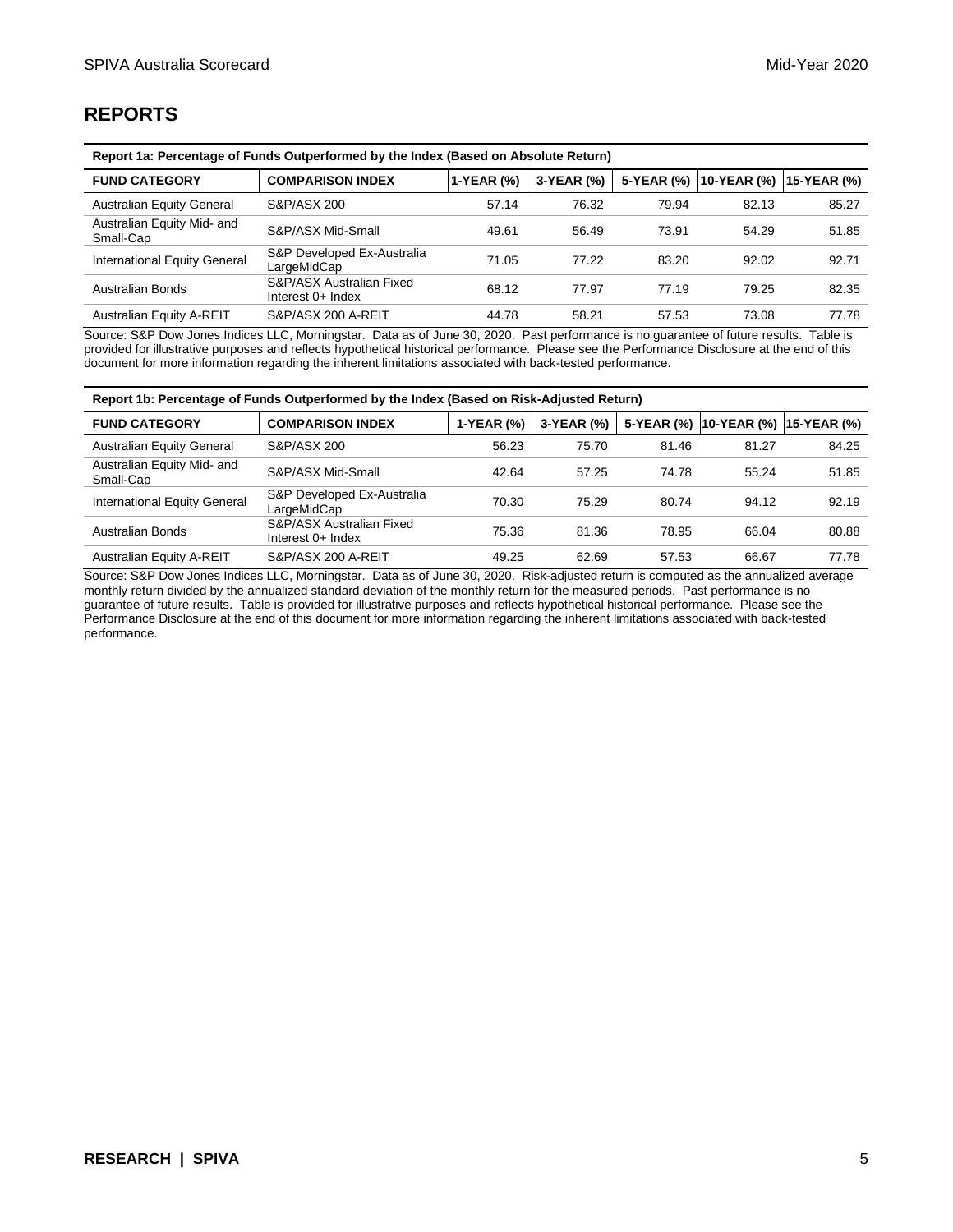| <b>Report 2: Survivorship of Funds</b> |                              |                         |
|----------------------------------------|------------------------------|-------------------------|
| <b>FUND CATEGORY</b>                   | <b>NO. OF FUNDS AT START</b> | <b>SURVIVORSHIP (%)</b> |
| 1-YEAR                                 |                              |                         |
| Australian Equity General              | 329                          | 98.18                   |
| Australian Equity Mid- and Small-Cap   | 129                          | 96.12                   |
| International Equity General           | 266                          | 96.99                   |
| <b>Australian Bonds</b>                | 69                           | 95.65                   |
| Australian Equity A-REIT               | 67                           | 98.51                   |
| <b>All Categories</b>                  | 860                          | 97.33                   |
| 3-YEAR                                 |                              |                         |
| Australian Equity General              | 321                          | 88.47                   |
| Australian Equity Mid- and Small-Cap   | 131                          | 83.97                   |
| International Equity General           | 259                          | 87.26                   |
| <b>Australian Bonds</b>                | 59                           | 93.22                   |
| Australian Equity A-REIT               | 67                           | 95.52                   |
| <b>All Categories</b>                  | 837                          | 88.29                   |
| 5-YEAR                                 |                              |                         |
| <b>Australian Equity General</b>       | 329                          | 78.72                   |
| Australian Equity Mid- and Small-Cap   | 115                          | 77.39                   |
| International Equity General           | 244                          | 75.82                   |
| <b>Australian Bonds</b>                | 57                           | 85.96                   |
| Australian Equity A-REIT               | 73                           | 86.30                   |
| <b>All Categories</b>                  | 818                          | 78.85                   |
| 10-YEAR                                |                              |                         |
| Australian Equity General              | 347                          | 63.11                   |
| Australian Equity Mid- and Small-Cap   | 105                          | 63.81                   |
| International Equity General           | 238                          | 58.40                   |
| <b>Australian Bonds</b>                | 53                           | 69.81                   |
| Australian Equity A-REIT               | 78                           | 71.79                   |
| <b>All Categories</b>                  | 821                          | 63.09                   |
| 15-YEAR                                |                              |                         |
| <b>Australian Equity General</b>       | 292                          | 55.14                   |
| Australian Equity Mid- and Small-Cap   | 81                           | 54.32                   |
| International Equity General           | 192                          | 47.40                   |
| <b>Australian Bonds</b>                | 68                           | 41.18                   |
| <b>Australian Equity A-REIT</b>        | 81                           | 56.79                   |
| <b>All Categories</b>                  | 714                          | 51.82                   |

Source: S&P Dow Jones Indices LLC, Morningstar. Data as of June 30, 2020. Past performance is no guarantee of future results. Table is provided for illustrative purposes.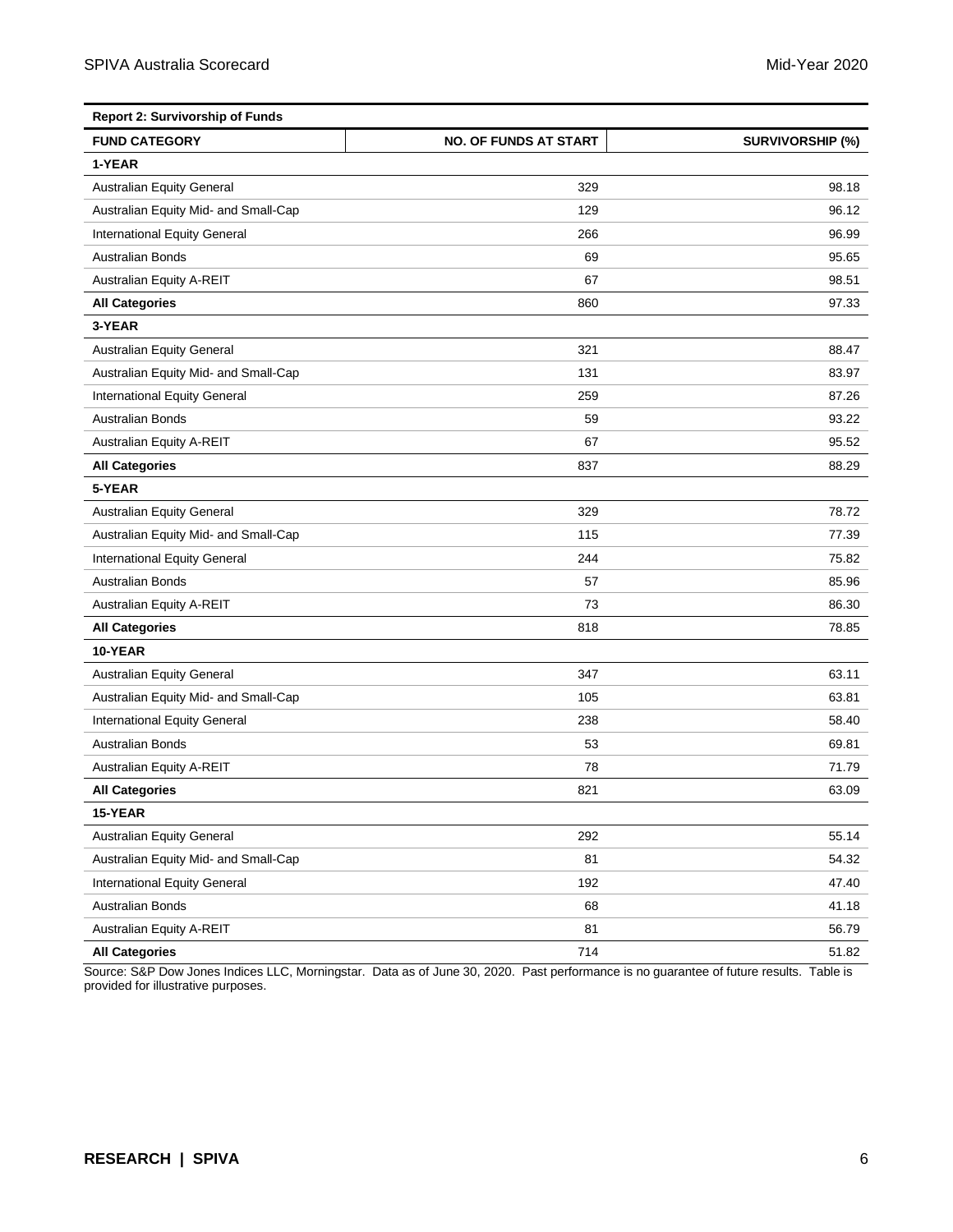| Report 3: Average Fund Performance (Equal-Weighted) |            |                                 |                                 |                                  |                                  |  |
|-----------------------------------------------------|------------|---------------------------------|---------------------------------|----------------------------------|----------------------------------|--|
| <b>INDEX/FUND CATEGORY</b>                          | 1-YEAR (%) | 3-YEAR<br><b>ANNUALIZED (%)</b> | 5-YEAR<br><b>ANNUALIZED (%)</b> | 10-YEAR<br><b>ANNUALIZED (%)</b> | 15-YEAR<br><b>ANNUALIZED (%)</b> |  |
| S&P/ASX 200                                         | $-7.68$    | 5.19                            | 5.95                            | 7.80                             | 6.70                             |  |
| <b>Australian Equity General</b>                    | $-8.17$    | 3.14                            | 4.46                            | 6.94                             | 6.03                             |  |
| S&P/ASX Mid-Small                                   | $-2.34$    | 6.07                            | 9.43                            | 7.42                             | 5.77                             |  |
| Australian Equity Mid- and<br>Small-Cap             | 0.07       | 7.21                            | 9.20                            | 9.84                             | 8.55                             |  |
| S&P Developed Ex-<br>Australia LargeMidCap          | 5.89       | 11.18                           | 9.92                            | 12.85                            | 7.91                             |  |
| International Equity General                        | 3.44       | 8.81                            | 7.82                            | 10.67                            | 6.31                             |  |
| S&P/ASX Australian Fixed<br>Interest 0+ Index       | 4.20       | 5.57                            | 4.76                            | 5.58                             | 5.76                             |  |
| Australian Bonds                                    | 3.49       | 4.63                            | 3.99                            | 4.95                             | 5.12                             |  |
| S&P/ASX 200 A-REIT                                  | $-21.33$   | 2.00                            | 4.38                            | 9.22                             | 3.13                             |  |
| <b>Australian Equity A-REIT</b>                     | $-20.71$   | 0.36                            | 3.48                            | 8.41                             | 2.47                             |  |

Source: S&P Dow Jones Indices LLC, Morningstar. Data as of June 30, 2020. All returns in AUD. Past performance is no guarantee of future results. Table is provided for illustrative purposes and reflects hypothetical historical performance. Please see the Performance Disclosure at the end of this document for more information regarding the inherent limitations associated with back-tested performance.

| Report 4: Average Fund Performance (Asset-Weighted) |            |                                 |                                 |                                  |                                  |
|-----------------------------------------------------|------------|---------------------------------|---------------------------------|----------------------------------|----------------------------------|
| <b>INDEX/FUND CATEGORY</b>                          | 1-YEAR (%) | 3-YEAR<br><b>ANNUALIZED (%)</b> | 5-YEAR<br><b>ANNUALIZED (%)</b> | 10-YEAR<br><b>ANNUALIZED (%)</b> | 15-YEAR<br><b>ANNUALIZED (%)</b> |
| S&P/ASX 200                                         | $-7.68$    | 5.19                            | 5.95                            | 7.80                             | 6.70                             |
| <b>Australian Equity General</b>                    | $-8.03$    | 3.35                            | 4.69                            | 7.26                             | 6.30                             |
| S&P/ASX Mid-Small                                   | $-2.34$    | 6.07                            | 9.43                            | 7.42                             | 5.77                             |
| Australian Equity Mid- and<br>Small-Cap             | $-0.10$    | 6.46                            | 8.42                            | 9.30                             | 7.75                             |
| S&P Developed Ex-<br>Australia LargeMidCap          | 5.89       | 11.18                           | 9.92                            | 12.85                            | 7.91                             |
| International Equity General                        | 3.07       | 8.66                            | 7.90                            | 10.75                            | 7.19                             |
| S&P/ASX Australian Fixed<br>Interest 0+ Index       | 4.20       | 5.57                            | 4.76                            | 5.58                             | 5.76                             |
| Australian Bonds                                    | 3.60       | 4.80                            | 4.22                            | 5.22                             | 5.41                             |
| S&P/ASX 200 A-REIT                                  | $-21.33$   | 2.00                            | 4.38                            | 9.22                             | 3.13                             |
| <b>Australian Equity A-REIT</b>                     | $-20.36$   | 0.38                            | 3.57                            | 8.59                             | 2.67                             |

Source: S&P Dow Jones Indices LLC, Morningstar. Data as of June 30, 2020. All returns in AUD. Past performance is no guarantee of future results. Table is provided for illustrative purposes and reflects hypothetical historical performance. Please see the Performance Disclosure at the end of this document for more information regarding the inherent limitations associated with back-tested performance.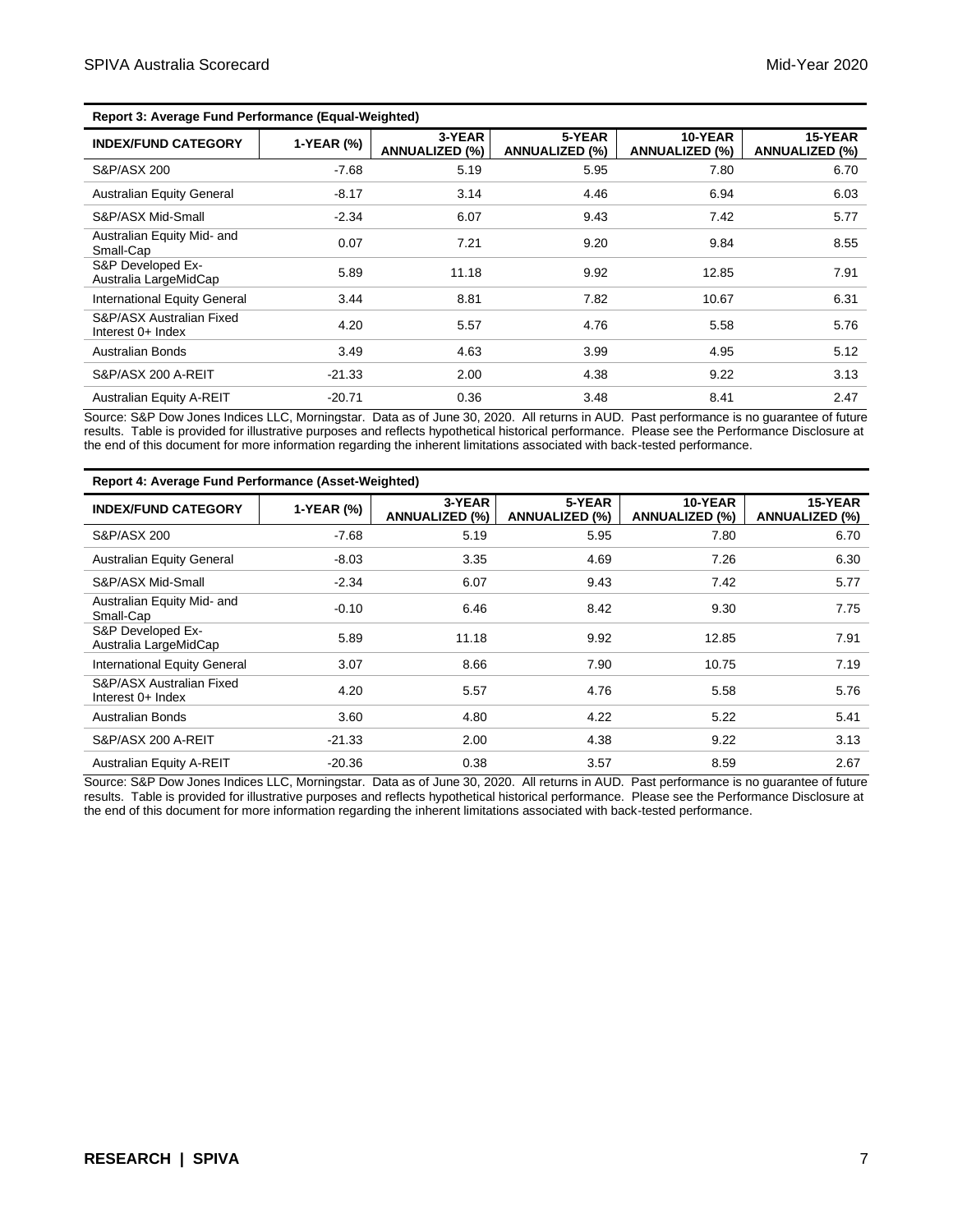| <b>Report 5: Quartile Breakpoints of Fund Performance</b> |                |                        |                       |  |  |  |
|-----------------------------------------------------------|----------------|------------------------|-----------------------|--|--|--|
| <b>FUND CATEGORY</b>                                      | THIRD QUARTILE | <b>SECOND QUARTILE</b> | <b>FIRST QUARTILE</b> |  |  |  |
| 1-YEAR                                                    |                |                        |                       |  |  |  |
| <b>Australian Equity General</b>                          | $-11.76$       | $-8.02$                | $-5.12$               |  |  |  |
| Australian Equity Mid- and Small-Cap                      | $-5.97$        | $-1.88$                | 3.63                  |  |  |  |
| International Equity General                              | $-2.64$        | 2.99                   | 6.76                  |  |  |  |
| <b>Australian Bonds</b>                                   | 2.95           | 3.75                   | 4.34                  |  |  |  |
| Australian Equity A-REIT                                  | $-22.77$       | $-19.74$               | $-17.84$              |  |  |  |
| 3-YEAR                                                    |                |                        |                       |  |  |  |
| Australian Equity General                                 | 0.63           | 3.40                   | 5.52                  |  |  |  |
| Australian Equity Mid- and Small-Cap                      | 2.99           | 6.13                   | 10.15                 |  |  |  |
| International Equity General                              | 4.98           | 8.41                   | 11.40                 |  |  |  |
| <b>Australian Bonds</b>                                   | 4.20           | 5.19                   | 5.52                  |  |  |  |
| Australian Equity A-REIT                                  | $-2.50$        | 1.68                   | 3.30                  |  |  |  |
| 5-YEAR                                                    |                |                        |                       |  |  |  |
| Australian Equity General                                 | 2.59           | 4.61                   | 6.05                  |  |  |  |
| Australian Equity Mid- and Small-Cap                      | 6.35           | 8.20                   | 10.91                 |  |  |  |
| International Equity General                              | 5.63           | 7.62                   | 9.36                  |  |  |  |
| <b>Australian Bonds</b>                                   | 3.48           | 4.34                   | 4.79                  |  |  |  |
| Australian Equity A-REIT                                  | 1.95           | 4.18                   | 5.41                  |  |  |  |
| 10-YEAR                                                   |                |                        |                       |  |  |  |
| <b>Australian Equity General</b>                          | 6.00           | 6.95                   | 7.94                  |  |  |  |
| Australian Equity Mid- and Small-Cap                      | 7.26           | 9.18                   | 10.59                 |  |  |  |
| International Equity General                              | 9.11           | 10.56                  | 12.13                 |  |  |  |
| <b>Australian Bonds</b>                                   | 4.50           | 5.32                   | 5.60                  |  |  |  |
| Australian Equity A-REIT                                  | 7.63           | 8.66                   | 9.64                  |  |  |  |
| 15-YEAR                                                   |                |                        |                       |  |  |  |
| Australian Equity General                                 | 5.19           | 5.88                   | 6.85                  |  |  |  |
| Australian Equity Mid- and Small-Cap                      | 6.86           | 8.06                   | 8.78                  |  |  |  |
| International Equity General                              | 5.44           | 6.22                   | 7.26                  |  |  |  |
| <b>Australian Bonds</b>                                   | 5.10           | 5.70                   | 5.92                  |  |  |  |
| Australian Equity A-REIT                                  | 1.72           | 2.45                   | 3.50                  |  |  |  |

Source: S&P Dow Jones Indices LLC, Morningstar. Data as of June 30, 2020. All returns in AUD. Past performance is no guarantee of future results. Table is provided for illustrative purposes.

# **APPENDIX A**

## **SPIVA Styles and Morningstar Fund Classifications**

Data from Morningstar is obtained for all managed funds domiciled in Australia for which month-end data is available during the performance period. The data include the most comprehensive Australian fund data on active and finalized (merged or liquidated) funds over the chosen period. Funds are classified based on the Morningstar fund classification system, and the SPIVA Australia Scorecard covers the Australian Equity General (large-cap equity), Australian Equity Mid- and Small-Cap, International Equity General, Australian Bonds, and Australian Equity A-REIT categories.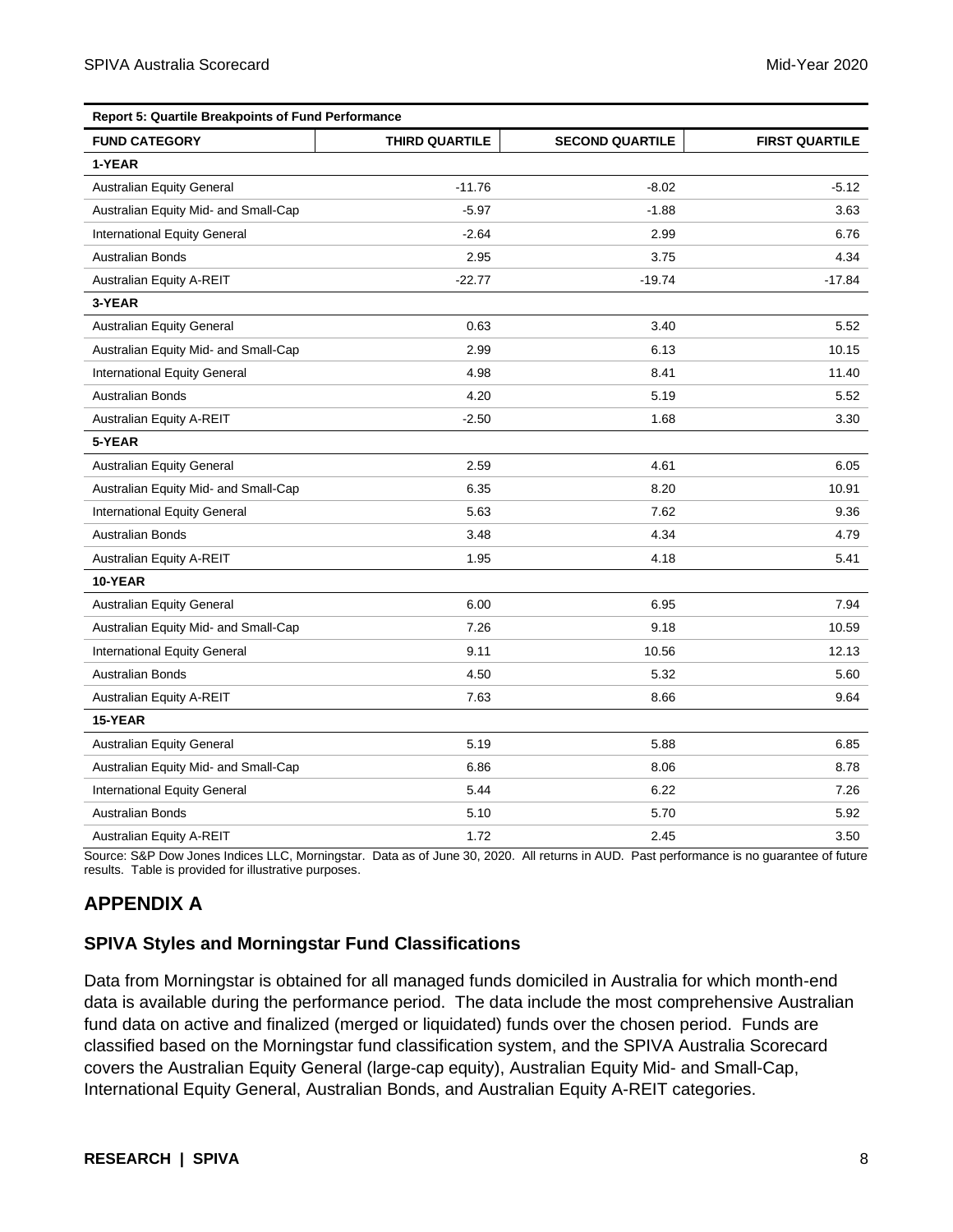The Morningstar classification system produces narrow, style-based classifications for Australian equity funds. S&P Dow Jones Indices has consolidated the style-based categories in order to generate a larger sample size and develop a broad-market comparison to market-based benchmarks. A narrow, style-based comparison would yield a limited sample size, given value and growth style segments are not consistently discernible over the past five years.

**Exhibit 2: Australian Equity Funds: SPIVA and Morningstar Categories SPIVA CATEGORY MORNINGSTAR CATEGORY** Australian Equity General Australia Fund Equity - Australia Large Blend Australia Fund Equity - Australia Large Growth Australia Fund Equity - Australia Large Value Australian Equity Mid- and Small-Cap Australia Fund Equity - Australia Mid/Small Blend Australia Fund Equity - Australia Mid/Small Growth Australia Fund Equity - Australia Mid/Small Value International Equity General Australia Fund Equity - World Large Blend Australia Fund Equity - World Large Growth Australia Fund Equity - World Large Value Australian Bonds<br>
Australian Bonds **Australia Fund Bonds** - Australia Fund Bonds - Australia Australian Equity A-REIT **Australia Fund Equity - Australia Real Estate** Australia Real Estate

Morningstar categories have been mapped to SPIVA peer groups in the following manner.

Source: S&P Dow Jones LLC and Morningstar. Data as of June 30, 2020. Table is provided for illustrative purposes.

#### **Benchmarks**

The chosen benchmarks are shown in Exhibit 3. All index returns are total returns (i.e., include dividend reinvestment) in Australian dollars. There has been no deduction from index returns to account for fund investment expenses. It is important to note that active fund returns are after expenses, but they do not include loads and entry fees.

The benchmarks chosen are the most commonly adopted benchmarks for funds that fall into the respective fund peer groups. In some instances, a fund may not adopt the benchmarks stipulated. However, a vast majority do set their performance hurdle based on the assigned benchmarks in this report, ensuring that the study is robust and fair.

| <b>Exhibit 3: SPIVA Categories and Their Benchmarks</b> |                                            |  |  |  |
|---------------------------------------------------------|--------------------------------------------|--|--|--|
| <b>SPIVA CATEGORY</b>                                   | <b>BENCHMARK INDEX</b>                     |  |  |  |
| <b>Australian Equity General</b>                        | S&P/ASX 200                                |  |  |  |
| Australian Equity Mid- and Small-Cap                    | S&P/ASX Mid-Small                          |  |  |  |
| International Equity General                            | S&P Developed Ex-Australia LargeMidCap     |  |  |  |
| Australian Bonds                                        | S&P/ASX Australian Fixed Interest 0+ Index |  |  |  |
| <b>Australian Equity A-REIT</b>                         | S&P/ASX 200 A-REIT                         |  |  |  |

Source: S&P Dow Jones LLC and Morningstar. Table is provided for illustrative purposes.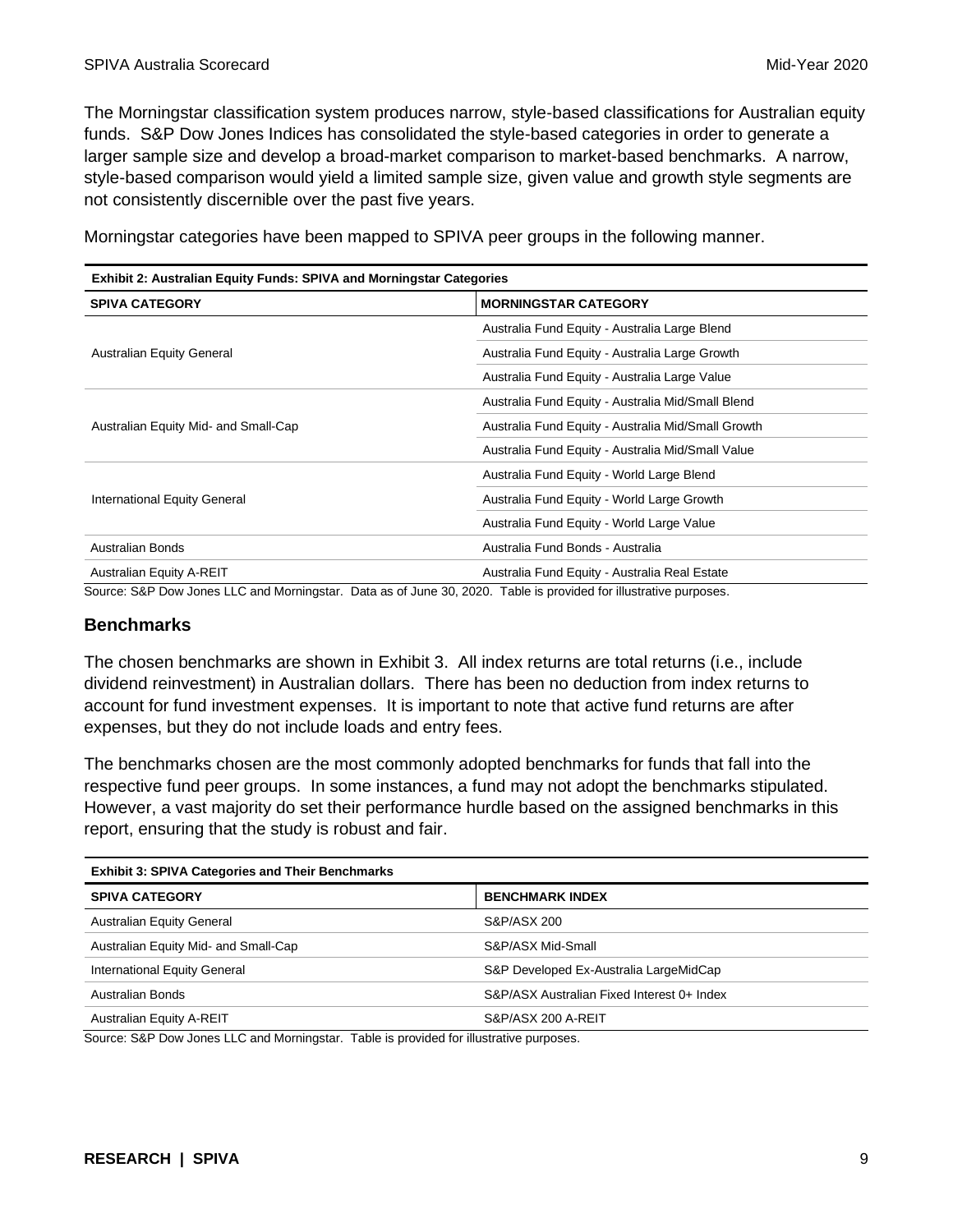# **APPENDIX B: GLOSSARY**

## **Percentage of Funds Outperformed by the Index**

To correct for survivorship bias, we use the opportunity set available at the beginning of the period as the denominator. We determine the count of funds that have survived and beat the index. We then report the index outperformance percentage.

## **Survivorship (%)**

This measure represents the percentage of funds in existence at the beginning of the time period that is still active at the end of the time period.

### **Equal-Weighted Fund Performance**

Equal-weighted returns for a particular style category are determined by calculating a simple average return of all active funds in that category in a particular month.

### **Asset-Weighted Fund Performance**

Asset-weighted returns for a particular style category are determined by calculating a weighted average return of all funds in that category in a particular month, with each fund's return weighted by its total net assets. Asset-weighted returns are a better indicator of fund category performance because they more accurately reflect the returns of the total money invested in that particular style category.

#### **Quartiles Breakpoints**

The p<sup>th</sup> percentile for a set of data is the value that is greater than or equal to p% of the data, but is less than or equal to (100-p)% of the data. In other words, it is a value that divides the data into two parts: the lower p% of the values and the upper (100-p)% of the values. The first quartile is the  $75<sup>th</sup>$ percentile, the value separating the elements of a population into the lower 75% and the upper 25%. The second quartile is the  $50<sup>th</sup>$  percentile and the third quartile is the  $25<sup>th</sup>$  percentile. For fund category quartiles in a particular time horizon, the data used is the return of the largest share class of the fund net of fees, excluding loads.

#### **Survivorship Bias**

Many funds might liquidate or merge during a period of study. This usually occurs due to continued poor performance by the fund. Therefore, if index returns were compared to fund returns using only surviving funds, the comparison would be biased in favor of the fund category. These reports remove this bias by (a) using the entire investment opportunity set, made up of all funds in that particular category at the outset of the period, as the denominator for outperformance calculations, (b) explicitly showing the survivorship rate in each category, and (c) constructing peer average return series for each category based on all available funds at the outset of the period.

#### **Fees**

The fund returns used are net of fees, excluding loads.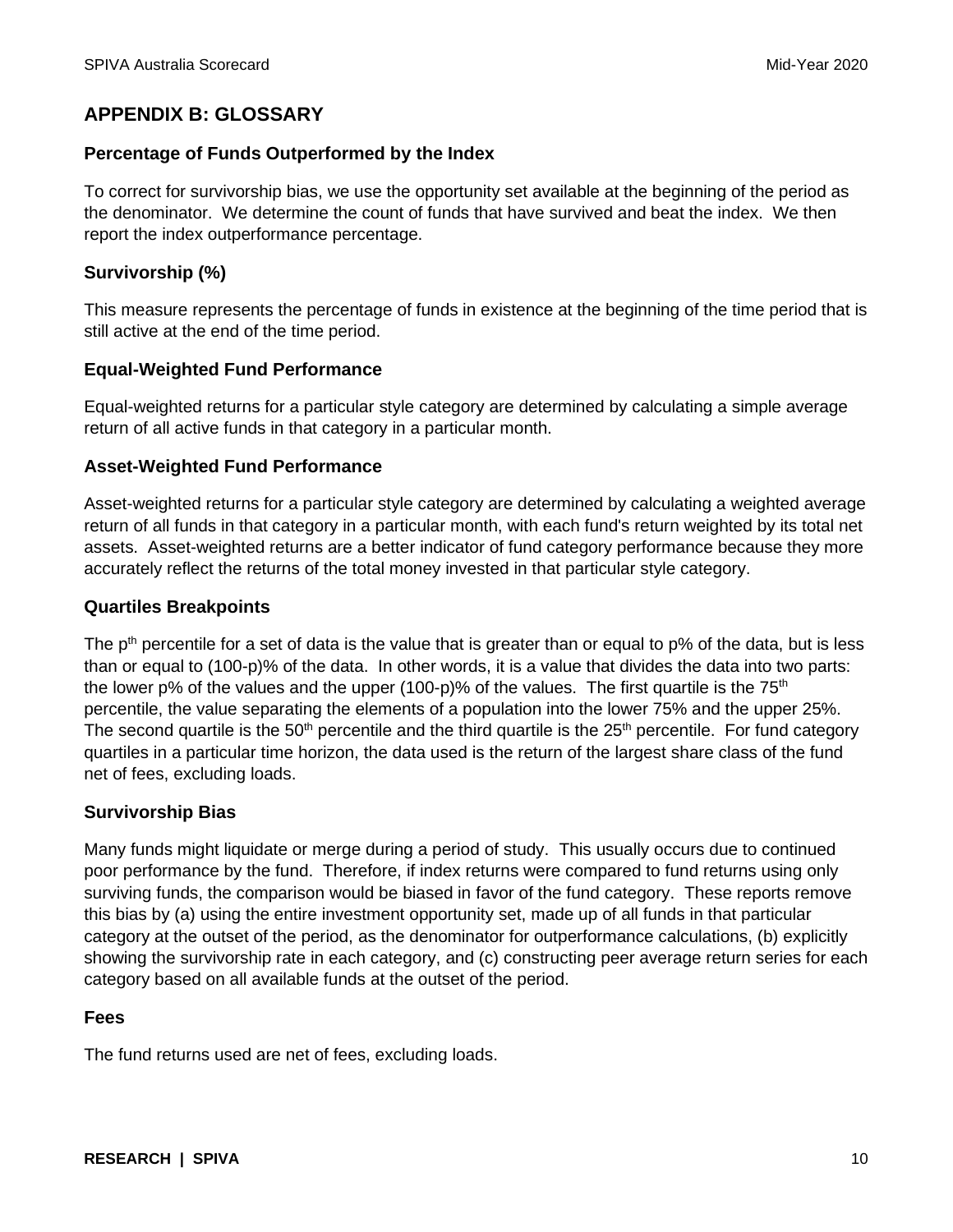## **Indices**

A benchmark index provides an investment vehicle against which fund performance can be measured.

### S&P/ASX 200

The S&P/ASX 200 is recognized as the institutional investable benchmark in Australia. The index covers approximately 80% of Australian equity market capitalization. Index constituents are drawn from eligible companies listed on the Australian Securities Exchange. The S&P/ASX 200 is a highly liquid and investable index that is designed to address investment managers' needs to benchmark against a portfolio characterized by sufficient size and liquidity.

## S&P/ASX MID-SMALL

The S&P/ASX Mid-Small is designed to measure performance of companies included in the [S&P/ASX](https://www.spglobal.com/spdji/en/indices/equity/sp-asx-300/)  [300,](https://www.spglobal.com/spdji/en/indices/equity/sp-asx-300/) but not in the **S&P/ASX 50.** It is a combination of the **S&P/ASX** MidCap 50 and the S&P/ASX [Small Ordinaries.](https://www.spglobal.com/spdji/en/indices/equity/sp-asx-small-ordinaries/) The index covers approximately 18% of Australian equity market capitalization.

### S&P DEVELOPED EX-AUSTRALIA LARGEMIDCAP

The S&P Developed Ex-Australia LargeMidCap is a float-adjusted, market-capitalization-weighted index comprising large- and mid-cap companies in developed markets, excluding Australia. It represents approximately 85% of each relevant market's total available capital. This index is part of the S&P Global BMI (Broad Market Index) Series.

### S&P/ASX AUSTRALIAN FIXED INTEREST 0+ INDEX

The S&P/ASX Australian Fixed Interest 0+ Index is part of the S&P/ASX Australian Fixed Interest 0+ Index Series, a broad benchmark index series designed to measure the performance of Australian bonds meeting investability criteria.

#### S&P/ASX 200 A-REIT

The S&P/ASX 200 A-REIT is a sector subindex of the S&P/ASX 200. The index seeks to provide investors with exposure to Australian Real Estate Investment Trusts (A-REITs), which are captured under the Global Industry Classification Standard (GICS® Tier 2).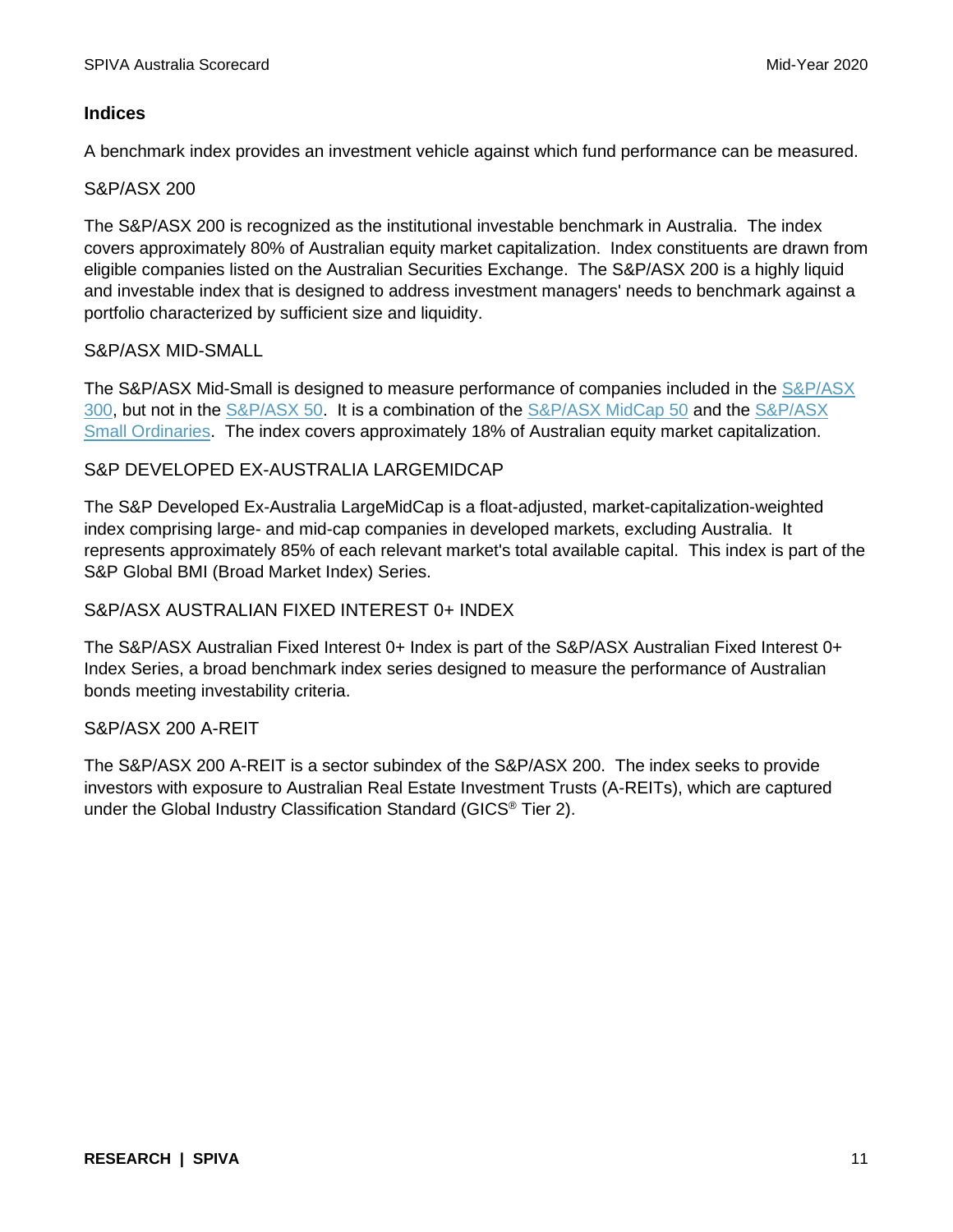| <b>S&amp;P DJI RESEARCH CONTRIBUTORS</b> |                         |                                  |  |  |  |
|------------------------------------------|-------------------------|----------------------------------|--|--|--|
| Sunjiv Mainie, CFA, CQF                  | Global Head             | sunjiv.mainie@spglobal.com       |  |  |  |
| Jake Vukelic                             | <b>Business Manager</b> | jake.vukelic@spglobal.com        |  |  |  |
| <b>GLOBAL RESEARCH &amp; DESIGN</b>      |                         |                                  |  |  |  |
| <b>AMERICAS</b>                          |                         |                                  |  |  |  |
| Gaurav Sinha                             | Americas Head           | gaurav.sinha@spglobal.com        |  |  |  |
| Laura Assis                              | Analyst                 | laura.assis@spglobal.com         |  |  |  |
| Cristopher Anguiano, FRM                 | Analyst                 | cristopher.anguiano@spglobal.com |  |  |  |
| Nazerke Bakytzhan, PhD                   | Analyst                 | nazerke.bakytzhan@spglobal.com   |  |  |  |
| Smita Chirputkar                         | Director                | smita.chirputkar@spglobal.com    |  |  |  |
| Rachel Du                                | Senior Analyst          | rachel.du@spglobal.com           |  |  |  |
| Bill Hao                                 | Director                | wenli.hao@spglobal.com           |  |  |  |
| Qing Li                                  | Director                | ging.li@spglobal.com             |  |  |  |
| Berlinda Liu, CFA                        | Director                | berlinda.liu@spglobal.com        |  |  |  |
| Lalit Ponnala, PhD                       | Director                | lalit.ponnala@spglobal.com       |  |  |  |
| Maria Sanchez, CIPM                      | Associate Director      | maria.sanchez@spglobal.com       |  |  |  |
| Hong Xie, CFA                            | Senior Director         | hong.xie@spglobal.com            |  |  |  |
| <b>APAC</b>                              |                         |                                  |  |  |  |
| Priscilla Luk                            | <b>APAC Head</b>        | priscilla.luk@spqlobal.com       |  |  |  |
| Arpit Gupta                              | Senior Analyst          | arpit.gupta1@spglobal.com        |  |  |  |
| Akash Jain                               | Associate Director      | akash.jain@spglobal.com          |  |  |  |
| Anurag Kumar                             | Senior Analyst          | anurag.kumar@spglobal.com        |  |  |  |
| Xiaoya Qu                                | Senior Analyst          | xiaoya.qu@spglobal.com           |  |  |  |
| Yan Sun                                  | Senior Analyst          | yan.sun@spglobal.com             |  |  |  |
| Tim Wang                                 | Senior Analyst          | tim.wang@spglobal.com            |  |  |  |
| Liyu Zeng, CFA                           | Director                | liyu.zeng@spglobal.com           |  |  |  |
| <b>EMEA</b>                              |                         |                                  |  |  |  |
| Andrew Innes                             | EMEA Head               | andrew.innes@spglobal.com        |  |  |  |
| Alberto Allegrucci                       | Senior Analyst          | alberto.allegrucci@spglobal.com  |  |  |  |
| Leonardo Cabrer, PhD                     | Associate Director      | leonardo.cabrer@spqlobal.com     |  |  |  |
| Andrew Cairns, CFA                       | Associate Director      | andrew.cairns@spglobal.com       |  |  |  |
| Jingwen Shi                              | Senior Analyst          | jingwen.shi@spglobal.com         |  |  |  |
| <b>INDEX INVESTMENT STRATEGY</b>         |                         |                                  |  |  |  |
| Craig J. Lazzara, CFA                    | Global Head             | craig.lazzara@spglobal.com       |  |  |  |
| Chris Bennett, CFA                       | Director                | chris.bennett@spglobal.com       |  |  |  |
| Fei Mei Chan                             | Director                | feimei.chan@spglobal.com         |  |  |  |
| Tim Edwards, PhD                         | Managing Director       | tim.edwards@spglobal.com         |  |  |  |
| Anu R. Ganti, CFA                        | Senior Director         | anu.ganti@spglobal.com           |  |  |  |
| Sherifa Issifu                           | Analyst                 | sherifa.issifu@spglobal.com      |  |  |  |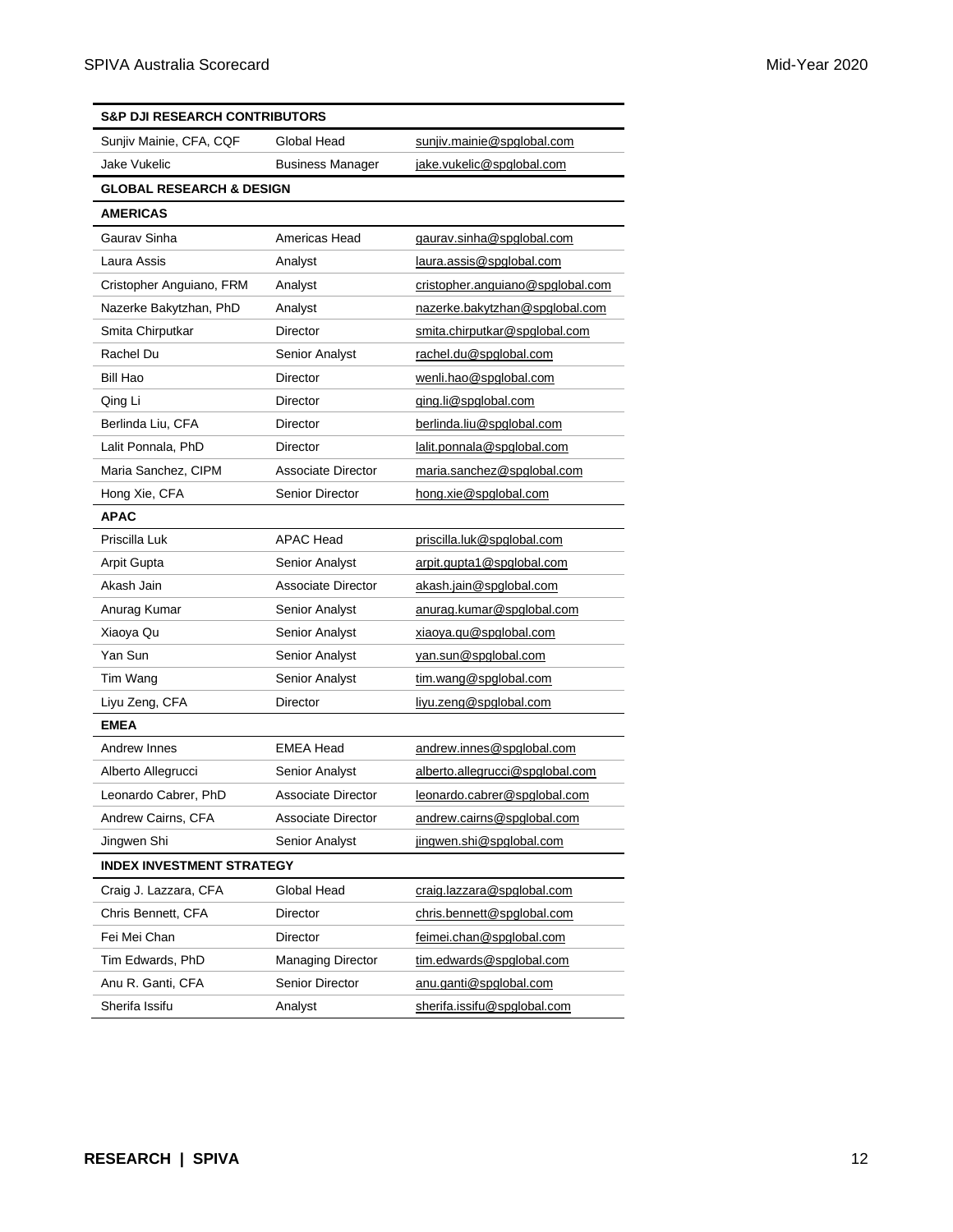# PERFORMANCE DISCLOSURE

The S&P/ASX Australian Fixed Interest 0+ Index was launched September 5, 2014. The S&P/ASX Mid-Small was launched August 15, 2011. All information presented prior to an index's Launch Date is hypothetical (back-tested), not actual performance. The back-test calculations are based on the same methodology that was in effect on the index Launch Date. However, when creating back-tested history for periods of market anomalies or other periods that do not reflect the general current market environment, index methodology rules may be relaxed to capture a large enough universe of securities to simulate the target market the index is designed to measure or strategy the index is designed to capture. For example, market capitalization and liquidity thresholds may be reduced. Complete index methodology details are available at www.spdji.com. Past performance of the Index is not an indication of future results. Prospective application of the methodology used to construct the Index may not result in performance commensurate with the back-test returns shown.

S&P Dow Jones Indices defines various dates to assist our clients in providing transparency. The First Value Date is the first day for which there is a calculated value (either live or back-tested) for a given index. The Base Date is the date at which the Index is set at a fixed value for calculation purposes. The Launch Date designates the date upon which the values of an index are first considered live: index values provided for any date or time period prior to the index's Launch Date are considered back-tested. S&P Dow Jones Indices defines the Launch Date as the date by which the values of an index are known to have been released to the public, for example via the company's public website or its datafeed to external parties. For Dow Jones-branded indices introduced prior to May 31, 2013, the Launch Date (which prior to May 31, 2013, was termed "Date of introduction") is set at a date upon which no further changes were permitted to be made to the index methodology, but that may have been prior to the Index's public release date.

The back-test period does not necessarily correspond to the entire available history of the Index. Please refer to the methodology paper for the Index, available at www.spdji.com for more details about the index, including the manner in which it is rebalanced, the timing of such rebalancing, criteria for additions and deletions, as well as all index calculations.

Another limitation of using back-tested information is that the back-tested calculation is generally prepared with the benefit of hindsight. Backtested information reflects the application of the index methodology and selection of index constituents in hindsight. No hypothetical record can completely account for the impact of financial risk in actual trading. For example, there are numerous factors related to the equities, fixed income, or commodities markets in general which cannot be, and have not been accounted for in the preparation of the index information set forth, all of which can affect actual performance.

The Index returns shown do not represent the results of actual trading of investable assets/securities. S&P Dow Jones Indices LLC maintains the Index and calculates the Index levels and performance shown or discussed, but does not manage actual assets. Index returns do not reflect payment of any sales charges or fees an investor may pay to purchase the securities underlying the Index or investment funds that are intended to track the performance of the Index. The imposition of these fees and charges would cause actual and back-tested performance of the securities/fund to be lower than the Index performance shown. As a simple example, if an index returned 10% on a US \$100,000 investment for a 12-month period (or US \$10,000) and an actual asset-based fee of 1.5% was imposed at the end of the period on the investment plus accrued interest (or US \$1,650), the net return would be 8.35% (or US \$8,350) for the year. Over a three year period, an annual 1.5% fee taken at year end with an assumed 10% return per year would result in a cumulative gross return of 33.10%, a total fee of US \$5,375, and a cumulative net return of 27.2% (or US \$27,200).